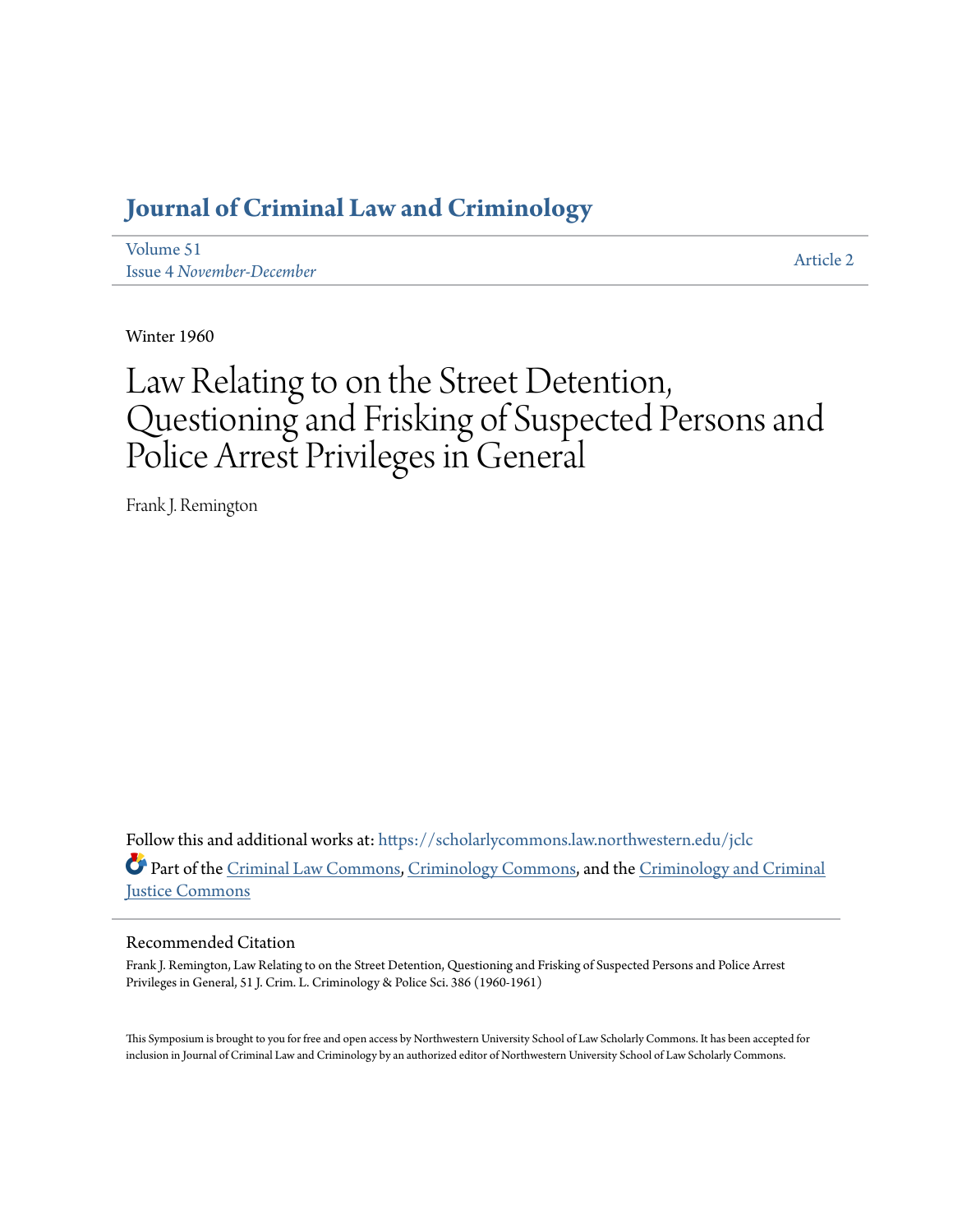# **THE LAW RELATING TO "ON THE STREET" DETENTION, QUESTIONING-AND** FRISKING OF **SUSPECTED PERSONS AND POLICE ARREST PRIVILEGES IN GENERAL**

#### FRANK **J.** REMINGTON\*

The author is Professor of Law in the University of Wisconsin. From 1950 to **1956,** he served as a member of the technical staff and Advisory Committee for the new Wisconsin Criminal Code. Professor Remington is also a Special Consultant and member of the Advisory Committee for the American Law Institute's Model Penal Code as well as Project Director of the American Bar Foundation's Survey of the Administration of Criminal Justice in the United States.

The first number of this volume of the *Journal* (May-June, **1960)** contains an article entitled "Criminal Justice Research" which was prepared by Professor Remington at the special request of the Board of Editors in commemoration of the *Journal's* fifty years of publication.-EDITOR.

#### **INTRODUCTION**

There are four principal questions which will be discussed during this session. They are:

**(1)** In the absence of sufficient grounds for an arrest, should the police have the right to stop and question a person as to his identity and reason for being where he is, if the appearance or conduct of that person has reasonably aroused police suspicion?

(2) Should the police be permitted to search such a person for weapons or for incriminating evidence?

**(3)** If police practices of this nature are to **be** legally sanctioned, what limitations should be imposed?

(4) With respect to police arrest statutes generally, should more freedom be granted to police in recognition of their contentions that existing laws are obsolete and hamper police attempts to meet the public demand for adequate police protection?

Traditionally, all of these issues have been dealt with **by** the law as a single problem of arrest despite the fact that there are obviously important differences between questioning or frisking on the one hand and taking a person into custody for purposes of prosecution on the other hand. This over-simplified "single problem" approach of the law has had unfortunate consequences. The failure of the law to deal adequately with some important law enforcement problems has left enforcement officials without sufficient guidance, thus creating un-

\* I am indebted to Mr. Allan Joseph, a student at the Wisconsin Law School, and to Professor Wayne LaFave of Villanova **Law** School for considerable help in the preparation of this paper. necessarv risks both for the officer and for the citizen with whom he deals. It is obvious that dear definition of the scope of legitimate power is important for the officer as well as for persons whose interests would be endangered **by** its abuse. Explanation for inadequacies in current law comes, in part, from the way the law has developed.

Almost without exception, legal rules defining the power of police officers have been developed on a case by case basis. Putting aside the Uniform Arrest Act, which has been adopted by only three states,<sup>1</sup> no legislature has attempted an adequate formulation of police power in relation to issues like the right to stop and question, the right to frisk and the right to take a person into custody. Such legislation as there is is largely sporadic, usually adopting common law principles and making them applicable to certain designated types of police officers. Case law development is. itself not undesirable provided the appellate court gets important issues presented to it in proper perspective. Such presentation has been lacking in this field.3

An officer may stop and question a suspect under

circumstances in which the officer knows he will be **1DEL. CODE ANN.,** tit. **11, §1902 (1958);** *N.* H. Rxv. **STAT.** Aim. 594.2 **(1960);** R. I. **GEN. LAWS, tit.** 12, c. **7.** For a discussion of the act, see Warner, *The Uniform Arrest Act,* **28** VA. L. **REV. 315** (1942).

2 The American Law Institute has currently under consideration a project to formulate a Model Law of **Arrest, Search and Seizure.**

4 Apparently the case law development may be thought adequate so far as the development of the law of torts is concerned. See **HEAxER** & **JAms,** THE LAw OF ToRas **§3.18,** at **275 (1956):** 'The law of arrest represents the compromise between two conflicting in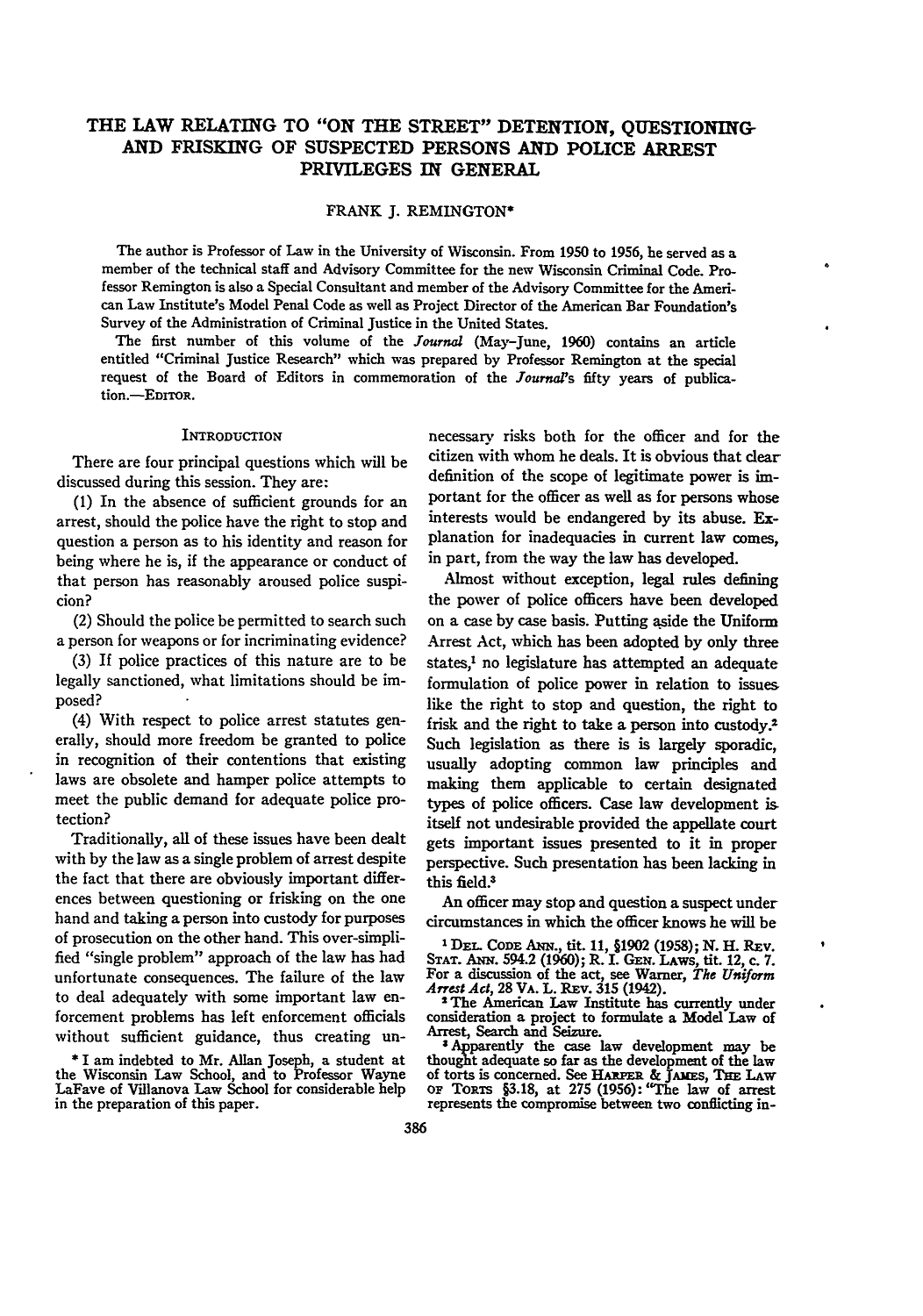in danger **if** the suspect is armed. Current police practice under such circumstances is to frisk the suspect.4 If a gun is found, its admissibility may be in issue in states which exclude evidence which is obtained illegally. The basic issue is whether police have the right to frisk a suspect whom they have no right to arrest. This is not the issue which is presented to the appellate court, however. Typically, the prosecution will argue that, an arrest was made and the frisking was incidental to the arrest. The defense will argue that there were no grounds for arrest. However the case is decided; the principal issue, the right to frisk a suspect in the absence of an arrest, is avoided. The law and practice continue, therefore, to fail to reflect each other's influence.

Even the issue of the right to stop and question a suspect is typically avoided with the result that this most common, most important law enforcement practice is neither condemned nor sanctioned in most jurisdictions. For example, in a recent case in the United States Supreme Court the majority of the Court held that the issue of the right to stop and question is identical with the issue of the right to take a person into custody.<sup>5</sup> While the law might properly take the position that there is no right to stop and question a suspect unless adequate grounds for arrest exist, this conclusion ought not be based upon the uncritical assumption that the questions lack important differences.

The individual who desires to challenge the right of a law enforcement officer to stop and question, frisk, or arrest him can do so by bringing a tort action against the officer. Typically, the cause of action will be for the intentional tort of false imprisonment. If the officer is to escapq liability he must do so upon one of two grounds: (a) there was no confinement without the consent of the plain-

-terests of the highest order-the interest in personal lib- .erty and the interest in apprehension of criminals. It represents one of the most successful efforts of the common law to accommodate itself both to the needs of society and of its individual members."

4 See for example, 2 Los **ANGELES PoLIcE DEP'T** *DAILY* **MArNrNG BUL=TIN 126 (1950).** The practice in 'Philadelphia is discussed in Note, *Philaddphia Police Practice and the Law of Arrest,* **100 U.** PA. L. REv. **1182, 1203** (1952).

**'** Henry v. United States, 361 U.S. 98 (1959). Com- -pare Mr. Justice Burton, concurring in Brinegar v. U.S., 338 U.S. 160, 179 (1949): "Government agents are commissioned to represent the interests of the public in the enforcement of the law and this requires affirmain the enforcement of the law and this requires affirmative action not only when there is reasonable ground for an arrest or probable cause for a search, but when there is reasonable ground for an investigation."

tiff and thus no imprisonment at all; or (b) the officer was privileged to confine the plaintiff under the existing circumstances. The only privilege category generally recognized is the privilege which an officer has to make a lawful arrest.<sup>6</sup> In this situation counsel for the police officer is therefore likely to argue either that there was no confinement without consent or that adequate grounds for an arrest existed and thus the conduct was privileged. Whatever the decision of the court, the central problem is avoided. There still is no basis for knowing whether there are circumstances in which an officer can confine a suspect for a short period of time in order to question him when the person does not consent and there are not adequate grounds to make an immediate arrest. As a consequence current practice continues without' effective guidance from the law.

Generalization is thus made difficult by the ambiguity brought about by the failure of current law to deal adequately with important current enforcement problems like the right to stop and question a suspect or to frisk a suspect thought to be armed and dangerous. The English, if one may judge from Lord Justice Devlin's writings,7 take pride in their ability to have a responsible law enforcement program with a minimum of formal written legal rules. In the United States it is generally assumed that the written rule of law is an essential method of controlling the exercise of governmental power, and that the principle of government by law requires that reliance upon legal rules be the dominant method of control.

**s** The dilemma created by attempting to make the concept of "arrest" fit all situations in which police conduct interferes with individual liberty is apparent in the literature. It is often asserted that the term "arrest" refers to a privilege which may be asserted as a rest" refers to a privilege which may be asserted as a defense in an action for false imprisonment or battery against an officer. In this context arrest is said to require a purpose to take the arrested person before a cou ToRTs §3.18, at **285 (1956).** On the other hand, it is sometimes assumed that calling police behavior an arrest is essential if the officer is to be held liable for his misconduct. See Note, *Philadelphia Police Practice and the Law of Arrest, 100* **U.** PA. L. **REv..1182, 1186 (1952):** search of the person, detention for questioning and investigation and wholesale round-ups of suspects would not be arrests. This means that the police may engage in such activities without being subject to the sanctions for<br>an unlawful arrest." (Emphasis added.)<br>People v. Esposito, 194 N.Y.S. 326, 332 (1922): "Any<br>restraint of liberty is an arrest."

**7** DEvLIN, **THE CRIMINAL PROSECUTION IN ENGLAND** (New Haven: Yale University Press, 1958).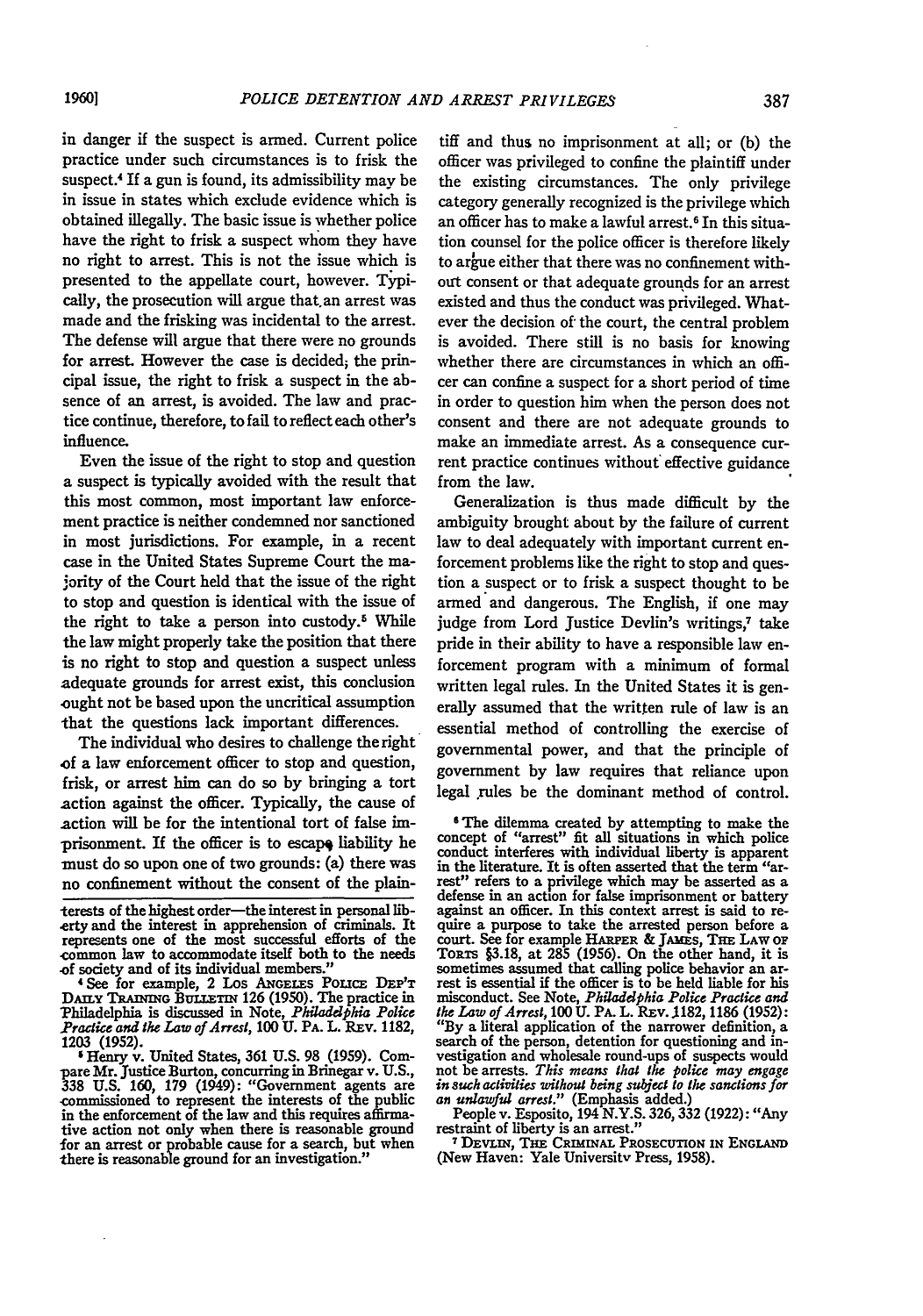Although this is so, a careful look at the law of arrest discloses a situation of ambiguity so great that there are wide areas of discretion largely untouched **by** legal rules. As a consequence, there is in fact a delegation of immense power and responsibility to law enforcement agencies whose actions are left largely uncontrolled **by** the formal legal system.

One other preliminary matter should be mentioned. In talking about the law of arrest, one cannot help but envy those foreign participants who are here from countries where there is a single uniform law throughout the entire jurisdiction. It is difficult when dealing with **50** separate states and the federal government to avoid generalizations so broad that they overlook significant local variations. On the other hand, concentration upon detailed local variations is not possible here. Therefore it is, I think, helpful to try to generalize, even at the risk of over-generalization, in order to provide a framework for the discussions which will **follow.**

#### THE LAW OF ARREST

#### *Arrest With a Warrant*

In the United States an arrest may be made with or without a warrant. An arrest warrant may be issued **by** a magistrate on a showing of probable cause to believe that the suspect is guilty of a crime.8 In most states, the warrant may be issued on the basis of information and belief.9 In theory the issuance of warrants is a judicial function,"0 although in some states a warrant may be issued **by** the prosecuting attorney." In practice it is

**8** A.L.I. **CODE OF CRIMINAL PROCEDURE** §2 (1931). sufficient to support the issuance of a warrant. See for example Wis. **STAT.** §954.02 **(1957).** In other states, there seems to be a requirement of direct information similar to that required for a search warrant.

Perhaps the most accurate generalization is that the, officer applying for the warrant must either have actual knowledge or must disclose to the magistrate the source of his information so that the magistrate can make an independent assessment of its adequacy. Giordenello v. United States, 357 **U.S.** 480 **(1958).**

**10** Giordenello v. United States, **357** U.S. 48 **(1958): ...** inferences from the facts tare to be] drawn **by** <sup>a</sup> neutral and detached magistrate instead of being judged **by** the officer engaged in the often competitive enterprise of ferreting out crime."

<sup>11</sup> See for example Wis. STAT. §954.01 (1957). There is no clear concensus as to what function the warrant should serve. This was pointed out thirty years ago **by** Alfred **Bettman** in his REPORT **ON PROSECUTION FOR THE** NATIONAL COMMISSION **ON LAW OBSERVANCE AND** ENFORCEMENT at p. 88 where, in commenting upon prior surveys, he says: "None of the surveys, however, largely a ministerial function, performed as a matter of routine **by** a clerk, with nothing which could properly be called judicial review of the decision to arrest.

The warrant is utilized today primarily where it serves some administrative function such as making a record of the decision to arrest where the suspect's whereabouts are unknown, or where he is outside the county or the state and the warrant is a prerequisite to an arrest by officers of the other jurisdiction. The warrant may also be issued prior to arrest when the decision to prosecute actually precedes the decision to arrest. This is true, for example, in non-support and in bad check cases where the prosecutor actually makes the decision as to whether the criminal process ought to be invoked, and this decision, reflected by the issuance of a warrant, precedes the arrest. This occurs also in cases involving difficult legal questions like sale of obscene literature or negligent homicide. In these cases, the police may prefer that, before the offender is taken into custody, a legally trained official make the decision as to whether the crime has been committed. However, the common situation is one where the police act first, by arresting a suspect, and then present the case to the prosecutor for his decision as to whether to proceed further. In this situation, the arrest is typically made without a warrant.

#### *Arrest Without a Warrant*

In dealing with the law relating to arrest without a warrant, a distinction must be drawn between an arrest for a felony and an arrest for a misdemeanor.

The law relating to felonies is more consistent and easier to state. Generally it may be said that an arrest may be made for a felony whenever a police officer has reasonable grounds to believe that a felony has been committed and that the person to be arrested has committed it.12 There is indication in some legislation that it is proper to arrest a person who has in fact committed a felony, apparently without regard to whether the officer has

<sup>1</sup>**A.L.I. CODE OF CRIMINAL PROCEDURE §21 (1931);** Perkins, *The Law of Arrest,* **25** IowA L. REv. 210, **233** (1940). **CAL. PENAL CODE §836.**

searchingly face, either in the gathering of the data or in the discussion, this problem of whose function it should be to determine the institution of prosecution and what should be the working methods and principles which govern its administration. Should the clerk **of** court be the official in whom this function is placed, using clerical methods, or the prosecuting attorney using methods appropriate to that office, or the magistrate using methods **of** a judicial nature?"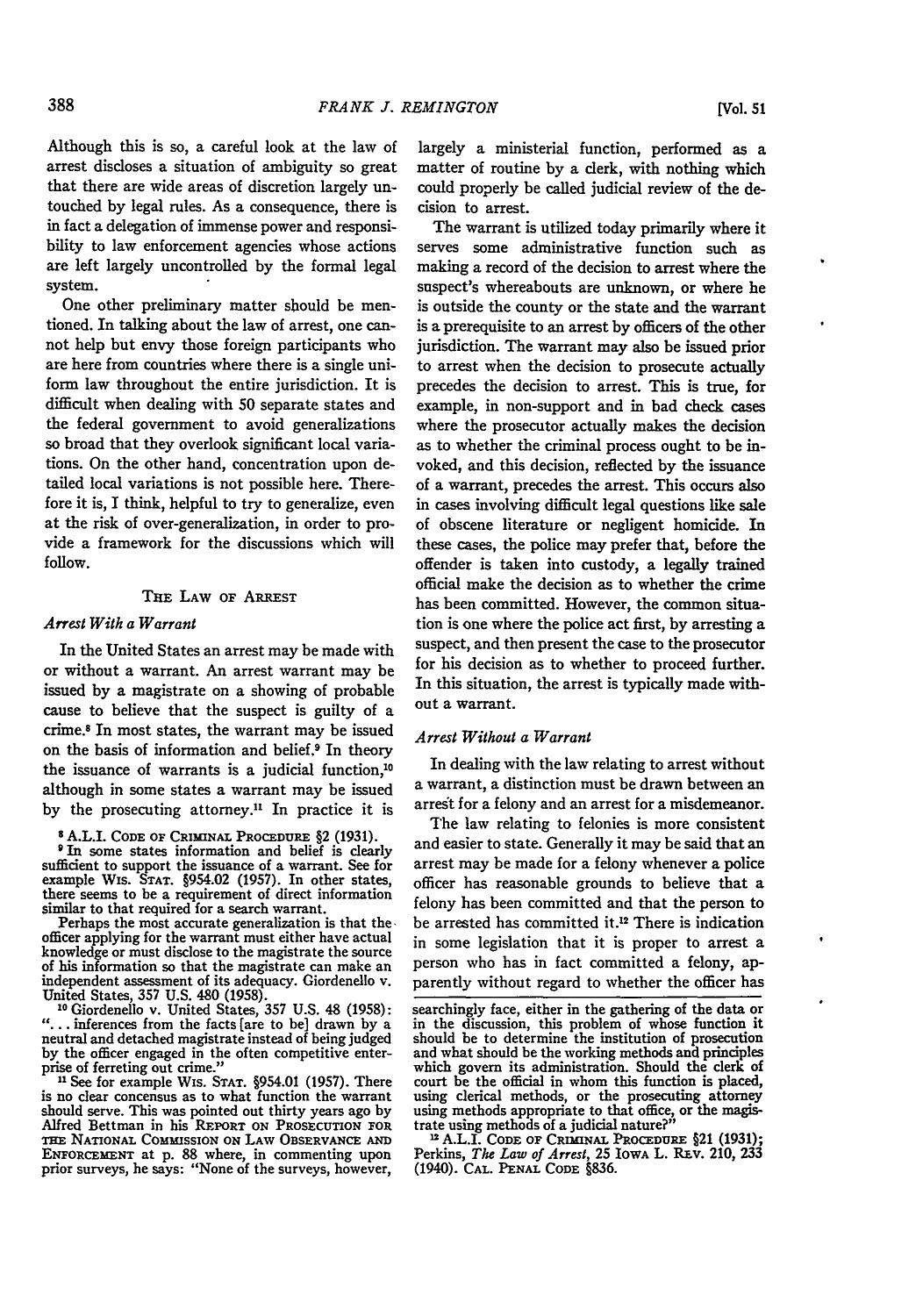knowledge which makes it reasonable for him to conclude that the individual has committed a felony.13 It is clear, however, that the fact that the person is actually guilty of the felony will not justify a *search* if there are no reasonable grounds to believe him guilty of the felony at the time the arrest is made.14 Probably the effect of these statutes is to preclude tort liability on the part of the officer when the arrested person is in fact guilty though the officer has no reasonable basis for concluding this at the time of the arrest.<sup>15</sup> This is another instance of the failure to make important distinctions; here, the statutes neglect the difference between the power of the officer to make an arrest and the right of an individual to a civil recovery against the officer. To assert that a person who is actually guilty of a felony has no right of recovery against an arresting officer does not require the enactment of legislation giving an officer the power to arrest a person, actually guilty, where there are no reasonable grounds to justify the officer's belief.

It is more difficult to generalize about the situation in regard to the law relating to misdemeanor arrests. There are at least three identifiable views:

(1) An arrest for a misdemeanor may be made without a warrant only when a misdemeanor amounting to a breach of the peace is committed in the presence of the officer.<sup>16</sup> It is typically held that an offense is committed "within the presence" when the officer can detect its commission by the use of his senses, including the senses of hearing and smelling as well as seeing the elements of the offense.<sup>17</sup>

(2) The law of some jurisdictions provides a somewhat broader right of arrest, allowing an arrest for *any* misdemeanor, not only a breach of peace, committed in the presence of the officer.<sup>18</sup>

(3) Finally, some few states allow an officer to arrest for a misdemeanor whenever he has reasonable grounds to believe that a misdemeanor has

<sup>13</sup> See for example A.L.I. CODE OF CRIMINAL PRO-**CEDURE** §21(b) (1931): "When the person to be arrested of the officer." 14 People v. Brown, 45 Cal.2d 640, 290 P.2d 528

"7McBride v. U.S., 284 Fed. 416 (5th Cir. 1922); Dilger v. Commonwealth, **88 Ky.** 550, **11** S.W. **<sup>651</sup> (1889).**

**18A.L.I. CODE OF CRIMINAL** PROCEDURE §21(a) **(1931);** CAL. **PENAL CODE §836.**

been committed. Typicall) these statutes require a further showing that the officer had reasonable grounds to believe that an arrest was necessary in order to prevent additional harm or to prevent the escape of the person reasonably suspected of having committed the misdemeanor.<sup>19</sup>

This general legislation is, in most states, modified by specific legislation either increasing or contracting a power of arrest depending on what kind of officers are involved and in some instances depending upon what kind of offense the arrested person is suspected of having committed.<sup>20</sup>

# *The Right of the Police to Stop and Question a Suspect*

It is obvious that an officer may ask an individual a question and not subject himself to a risk of liability provided that he does not confine or restrain the individual without his consent.<sup>21</sup> More difficult is the question whether the officer can, under circumstances where grounds for arrest are lacking, by force or display of authority confine or restrain an individual for a brief period of time for the purpose of questioning him.

There is no doubt that it is common police practice to stop and question suspects as to whom there are no sufficient grounds for arrest. $2^2$  In

20 For a careful study of the situation in one state, see Comment, *Arrest Without Warrant in Wisconsin,* 1959 Wis. L. REv. 489.

<sup>21</sup> Note, *Arrest*-Stopping and Questioning as an *Arrest*, 37 MicH. L. REv. 311 (1938). The police may properly ask a person to accompany them to the station, and **if** the suspect consents there is no confinement without consent. Gunderson v. Struebing 125 Wis. 173, 104 **N.W.** 149 **(1905).**

" Note, *Philadelphia Police Practice and the Law of Arrest,* **100** U. **PA.** L. REy. 1182, 1205 **(1952).** Although the practice is well known, it is difficult to document. Police manuals often ignore the problem or deal with the matter ambiguously, in this respect probably re- flecting the ambiguity of current law. A study of **<sup>26</sup>** police manuals from cities of varying size shows the following results:

**(1)** Thirteen of the manuals make no reference to

questioning suspicious persons.<br>(2) Six of the manuals assume the necessity for ques-<br>tioning but do not attempt to define when questioning is proper.

**(3)** Seven of the manuals assume the necessity for questioning and make an effort to define the circumstances in which questioning should be conducted. Illustrative of these is the Denver, Colorado, manual: "4. Patrol Procedures. **.17** Suspicious persons and known criminals should be carefully observed and interrogated if circumstances warrant such action. .18 A suspicious person is one whose actions, appearance, or very pres- ence in certain places at late or unusual hours would normally excite the suspicions of an ordinarily prudent person. An officer armed with knowledge gained by ex-

**<sup>(1955).</sup>**

<sup>&</sup>lt;sup>15</sup> HARPER & JAMES, THE LAW OF TORTS §3.18, at 280 (1956).

<sup>&</sup>lt;sup>16</sup> RESTATEMENT, TORTS §121 (1934), stating the common law view.<br><sup>17</sup> McBride v. U.S., 284 Fed. 416 (5th Cir. 1922);

**<sup>19</sup>** Wis. **STAT.** §954.03 **(1957).**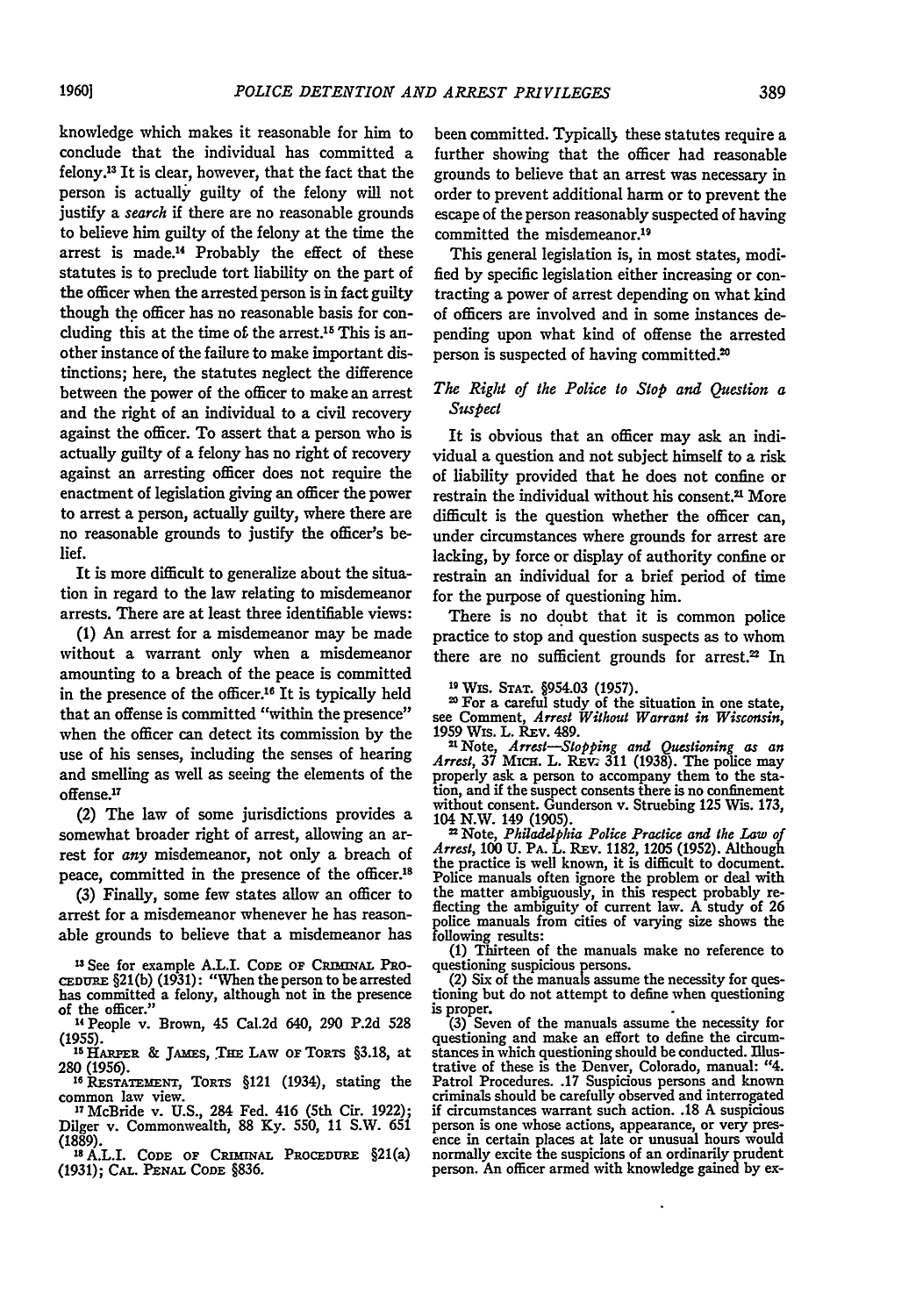some instances this can be justified on the basis of some statutory privilege, other than arrest, such as the privilege to stop a vehicle for the purpose of examining a driver's license. $2a$  In many instances, however, there is no specific statutory privilege, and thus the issue remains as to whether the police have the right to stop and question a suspect, without his consent, in the absence of grounds for an arrest. Despite the importance of the question in day-to-day enforcement, it is difficult to give a dear answer in most jurisdictions.24 The problem has been largely ignored by commentators<sup>25</sup> and dealt with ambiguously by

perience and guided by information concerning the amount and type of crime being committed on his beat, or in his precinct, would be justified if he were more sus- picious than the ordinary citizen."

See similar provisions in: (a) Honolulu, Hawaii, RULES **AND REGULATIONS** OF **THE** POICE DEPr. under Duties of the Policeman: **S 17, 19,** and **33, p. 57; (b)** Topeka, Kansas, PoLcE **DEPT.** MANUAL **OF REGULA-TiONS** under "Duties of the Patrolman" **§7, p. 52;** (c) Detroit, Michigan, REvismn DETROIT POLICE **MANUAL, 1958, Ch. 16** (arrest) §25; **(d)** Harrisburg, Pa., **RULES AND** REGULATIONS OF **BUREAU OF POLICE p. 29** under "Valuable Information for Policemen"; (e) Salt Lake City, PoLCE DEPTr. MANUAL, **Ch.** 14 **#38; (f)** MILWAUKEE POLICE DEPr. RULES **AND** REGULATIONS, Rule **29,** §24, Rule 14, **§§17, 18.** Police training material tends to be unduly **limited**

in its objective, instructing the officer how to question but not when it is proper to question. There **ar&,** however, exceptions, as in Los ANGELES PouzcE **DEPT. DAILY** TRAINING BUL.ETN **123 (1958):** "There is no hard and fast rule which will determine when a field interrogation should be made. The decision to interrogate must **be** based on the circumstances of each individual case. Generally, the circumstances will involve time, place, appeararce, and actions of a person. When one or more of these elements appears to be out of the ordinary, it may indicate that an interrogation should be made."

See also MILWAUKEE POLICE TRAINING SCHOOL<br>BULLETIN, "Field Interrogation" (1954). BUL.ETIN, "Field Interrogation" (1954). **<sup>n</sup>**Perkins, *The* Law *of Arrest,* 25 IowA L. REv. 201,

**207** (1940); DONIGAN & FISHER, KNOW **TH** LAW **228 et**

*seq.* (1957). 2 Warner, *The Uniform Arrest Act,* **28** VA. L. REv. 315, **319** (1942). One reason for the failure to deal with the issue is suggested **by** Kaufman, **J.** in United States v' Bonanno, **180** F. Supp. **71, 78 (S.D.N.Y. 1960):** "I believe the relative dearth of authority in point can be explained **by** the fact that few litigants have ever seriously contended that it was illegal for an officer to stop and question a person unless he had 'probable cause' for a formal arrest."

The right of an officer to stop and question a suspect is not dealt with in the RESTATEmENT Or TORTS or treatises in that field presumably because the question

is seldom dealth with in appellate litigation.<br><sup>25</sup>There are apparently only two efforts to deal ex-*Questioning as an Arrest,* **37** MIcH. L. REv. **311 (1938);** DONIGAN & FISHER, KNOW THE LAW 228 et. seq. (1957). See also Waite, *The Law of Arrest,* 24 TEx. L. Rv. 275, 279 (1946), and Warner, *The Uniform Arrest Act,* 28 VA. L. REv. 315, 318 (1942), both of whom assert that

most courts, in part at least because it is assumed that the issue is whether there were adequate grounds for arrest.<sup>26</sup> In a recent case,<sup>27</sup> the United States Supreme Court was urged to give explicit recognition to the right of police to stop and question persons suspected of crime. The government argued that

"Being stopped by a police 6fficer for purposes of inquiry may at times cause some inconvenierice to the person stopped, but that temporary inconvenience is normally minor compared to the importance of such reasonable inquiry to effective law enforcement. Without the power, for example, to stop a suspiciously-acting automobile to ask questions, the police might be forced to spend fruitless hours investigating actions which the occupant, had the police been able to ask him questions, could readily have explained as being entirely innocent. In a fair balancing of the interest at stake, we submit that the rights of the person questioned are adequately protected by his privilege not .to answer and that the police, having reasonable grounds for inquiry, ought not to be foreclosed from at least the opportunity, **by** asking questions, to determine whether further investigation is necessary."28

The court dealt with the issue with traditional ambiguity, returning the case to the trial court to determine when the arrest was made without giving explicit attention at all to the issue of whether a right to stop and question exists apart from arrest and, if it does, within what kinds of

<sup>27</sup> Rios v. United States, 364 U.S. 253 (1960).<br><sup>28</sup> Brief for United States, p. 11, Rios v. United States, 364 **U.S. 253 '(1960).**

a detention for purposes of questioning is probably illegal unless grounds for arrest exist. In Perkins, *The Law of Arrest,* **25** IowA L. REv. 201, **261** (1940), it is said that an officer ought to have the right to question when sufficient grounds for arrest ex st. In *I* RISTOW,<br>FIELD INTERROGATION 6 (1958), it is said that an officer may question anyone who arouses suspicion. **"In** Henry v. United States, **361 U.S. 98** (1959)

F.B.I. agents stopped a vehicle in which suspects whom the agents had under surveillance were riding. **The** government and the majority of the Court assumed that the legality of the stopping had to be determined according to whether adequate grounds for arrest ex- isted at the time of the stopping. Justice Clark, joined **by** Chief Justice Warren, took the position that there were adequate grounds for further investigation which justified stopping the vehicle: "The earlier events cer- tainly disclosed ample grounds to justify the following of the car, the subsequent stopping thereof, and the questioning of petitioner by the agents. This interroga-tion, together with the sighting of the cartons and the labels gave the agents indisputable probable cause for the search and arrest." *Id.* at 106.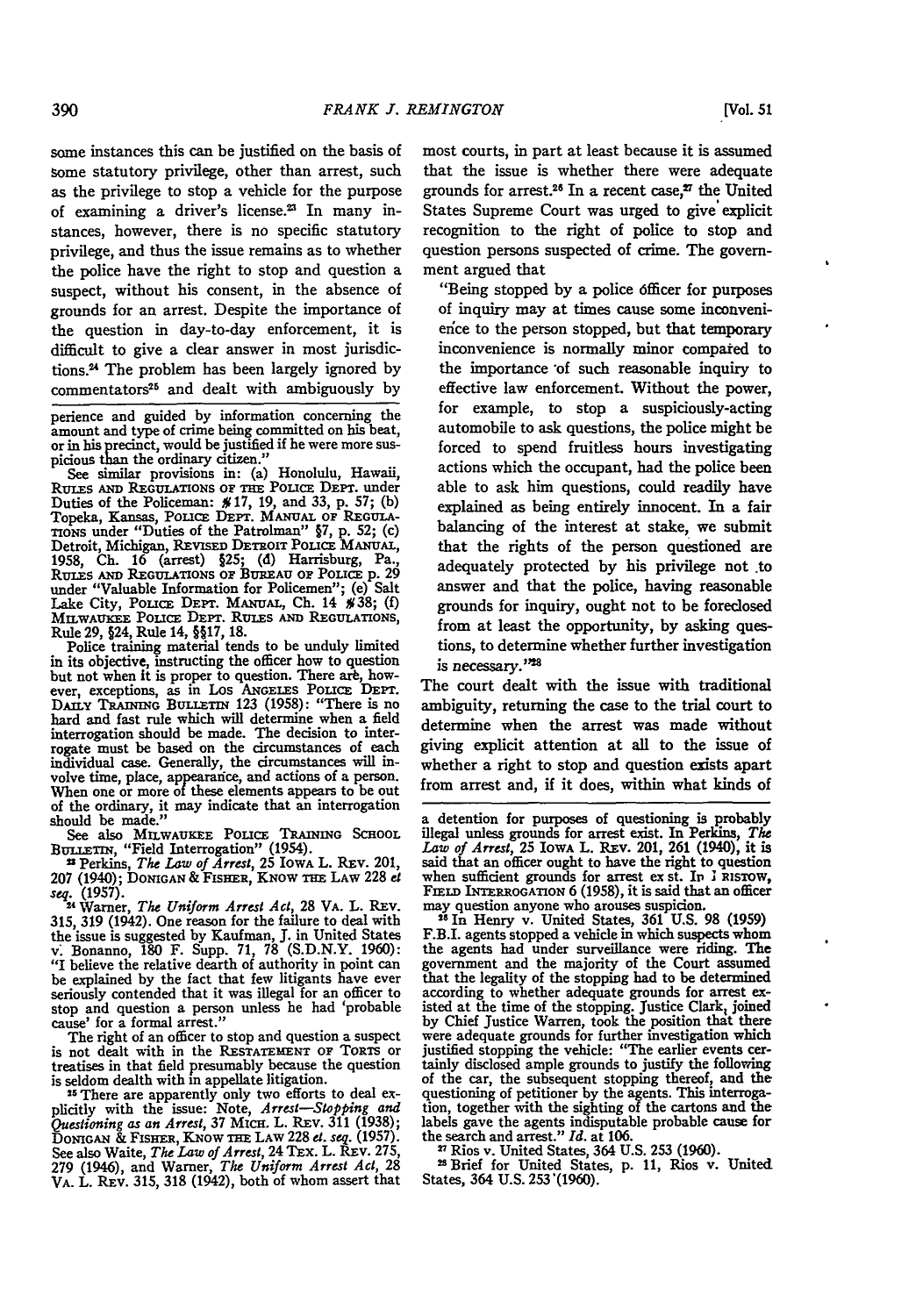limitations. The prosecution's suggestion that the test should be "reasonable grounds for inquiry" was neither accepted nor rejected.<sup>29</sup>

State courts are in disagreement as to whether there is a right to detain a person for purposes of questioning prior to arrest. The issue has been most often dealt with in California, where the courts have typically recognized the right to question.30 Some other state courts have had less occasion to consider the question but have given some indication that police may stop and question under circumstances in which an arrest would be improper.<sup>31</sup> Finally, a group of state court decisions reject the right to detain for questioning unless there are grounds for arrest. $32$ 

Questioning by an officer may produce sufficient additional information to justify an arrest. It is not dear whether a refusal to answer can be given weight in determining whether grounds for arrest exist.<sup>33</sup> The answer would seem to depend upon whether a court considers the privilege against

**"** The fact that the case was returned to the trial court to determine when the arrest was made may im**ply** that the prior stopping and questioning were proper, assuming the officer did not intend, at that time, to take the suspect into custody. Yet this is not made **explicit,** and it is not at all clear what test the trial judge **should**

apply in determining when the arrest took place. This issue was dealt with more explicitly in United States v. Bonanno, **180** F. Supp. **71 (S.D.N.Y. 1960),** where Judge Kaufman stated, "Not every temporary restriction of absolute freedom of movement is an illegal police action demanding suppression of all re-sultant evidence."

**'3** The leading case, upon which later decisions rely, is Gisske v. Sanders, 9 Cal. **App. 13, 98** Pac. 43 **(1908).** See also People v. Simon, 45 Cal.2d 645, **290 P.2d 531** (1955); People v. Jones, 1 Cal. R. 210, **---** Cal. App. **2d - (1960);** People v. Jackson, 164 Cal. **App. 2d** 759, **331 P.2d** 63 **(1958);** People v. Ambrose, **155** Cal. **App. 2d 513, 318 P.2d 181 (1957);** People v. Blodgett, 46 Cal.2d 114, **293 P.2d** 57 **(1956);** People v. Martin, 46 Cal.2d **106,** 293 **P.2d** 52 **(1956);** People v. West, 144 Cal. **App. 2d** 214, **300 P.2d 729 (1956);** People v. Jiminez, 143 Cal. **App. 2d 671 (1956).** 31People v. Henneman 367 **Ill** 151, **10 N.E.2d** <sup>649</sup>

(1937); People v. Mirbelle, 276 Ill. Ápp. 533 (1934);<br>State v. Hatfield, 112 W. Va. 424, 164 S.E. 518 (1932);<br>State v. Zupan, 155 Wash. 80, 283 Pac. 671 (1929);<br>Pena v. State, 11 Tex. Cr. 218 (1929); State v.<br>Gulcznski, 32

2 People v. Esposito, **118** Misc. **867,** 194 N.Y. Supp. <sup>326</sup>**(1922);** Arnold v. State, 255 **App.** Div. 422, 8 **N.Y.S.2d 28 (1938);** People v. Tinston, 6 Misc.2d **485, 163 N.Y.S.2d** 544 **(1951);** Commonwealth v. Balanzo, 261 Pa. **507 (1918);** Commonwealth v. Doe, 109 Pa. Sup. 187, 167 A.2d 241 (1953); Travis v. Bacherig, 7 Tenn. App. 638 (1928); Shirey v. State, 321 P.2d 981 (Okla. Cr. 1958), noted in Bandy, Power of Police Officer to Detain for Investigation, 11 OKLA. L.

Rxv. **320** (1958). **<sup>3</sup>**In People v. Simon, **290** P.2d 531 (1955), the court said: "There is, of course, nothing unreasonable in an

self-incrimination to apply to on-the-street-questioning and, if it does, whether it requires excluding a refusal to answer from the issue of arrest ag well as from the issue of guilt or innocence. Here, too, current law is ambiguous. $34$  A refusal to answer seems relevant as a matter of substantive law in vagrancy cases where being "unable to account for his presence" is an element of the offense.<sup>35</sup>

### *The Right to Frisk a Suspect*

If the right to stop and question a suspect is recognized, then it follows that the officer ought to be allowed to frisk, under some circumstances at least, to insure that the suspect is not possessed of a dangerous weapon which would put the safety of the officer in peril.<sup>36</sup>

Certainly it is current practice to frisk some suspects as to whom there are not sufficient grounds for arrest. The. Training Bulletin of the Los Angeles Department states:

"Although persons may appear to be logical suspects for interrogation, they often prove to be innocent of any crime. Unless the interrogation is to be more than a casual conversation, an officer should not place his hands on the person questioned. However, if there is any reason to believe that a suspect is armed, he should be searched immediately for offensive weapons. It is seldom advisable to make a 'wall shakedown' immediately upon contacting an individual, unless he is known to be, or suspected of being, an armed or dangerous criminal. After a short explanation, the average innocent citizen will usually be able to comprehend the reason for a field interrogation, but he will seldom be convinced of the necessity for a 'wall shakedown.' **"37**

**3** WiNS. **STAT.** §947.02(2) (1957).

**<sup>38</sup>**See Hall, *Police and Law in a Democratic Society,* **<sup>28</sup>IND.** L. **J. 133,** 158 (1953); Xote, *Philadelphia Police Practice and the Law of Arrest,* **100** *TY* PA. L. Rxv. 1182, 1204 **(1952).**

**37** Los **ANGELES** POLICE **DEPATENT DAILY TRAIN-ING BULLETix** 126 **(1958).** Typically police manuals **are** ambiguous as to when a right to frisk exists, often **reflecting the** ambiguity of the law. Often it is not clear whether the right is said to exist only where an arrest<br>could be made. See ATLANTA, GA., POLICE DEP'T.<br>RULES AND REGULATIONS, Rule 539, p. 65; SAN FRAN-<br>CISCO RULES AND PROC. POLICE DEP'T. 12-13; MICH. **STATE POLICE, RULES AiND REGULATIONS, p.** 35 sec.

officer's questioning persons outdoors at night... and it is possible that in some circumstances even a refusal to answer would, in the light of other evidence, justify

an arrest...."<br><sup>34</sup> See MORGAN, MAGUIRE & WEINSTEIN, CASES AND MATERIALS **ON EvDENcE** 763 n.3 (1957).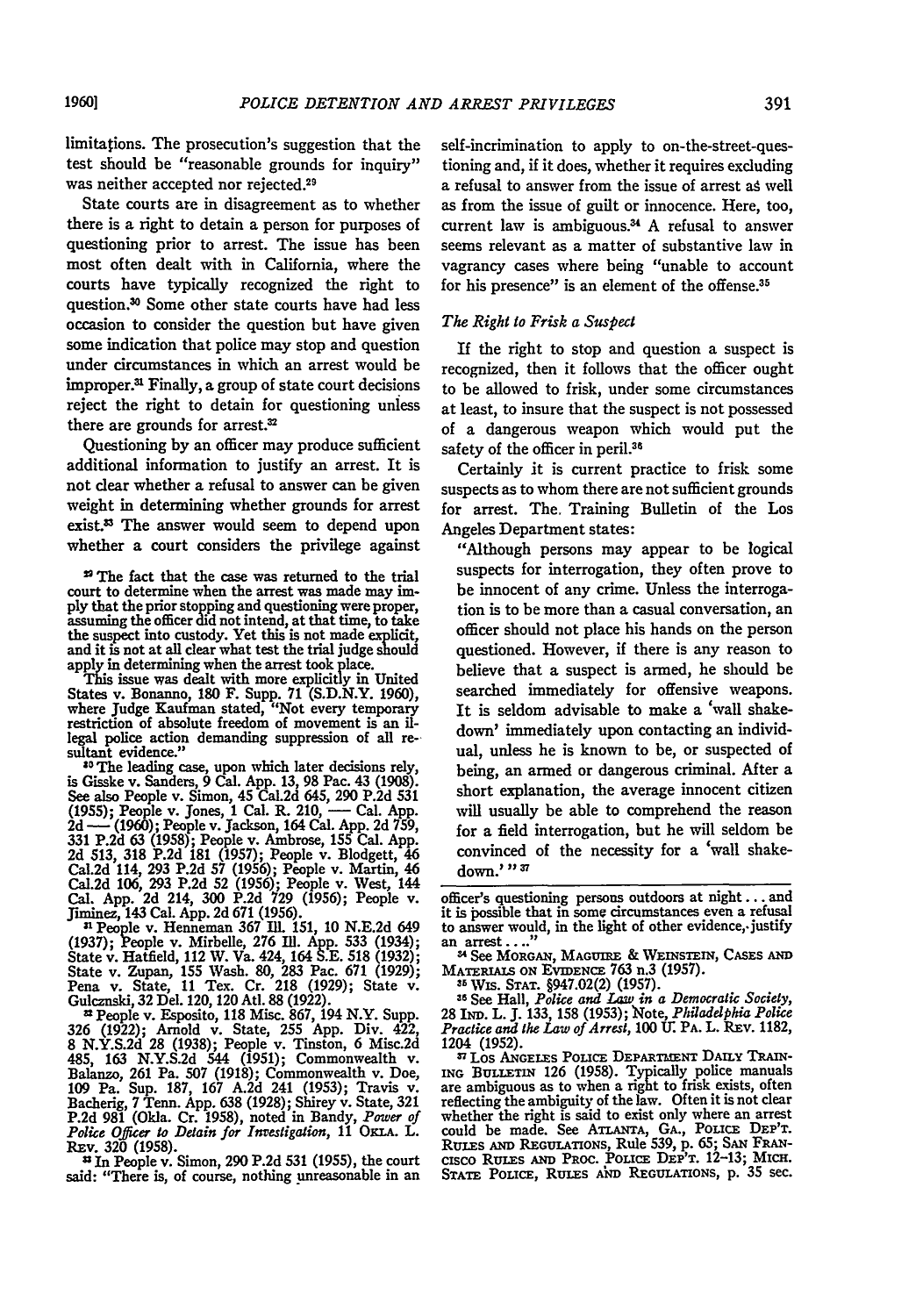Usually courts which have recognized a privilege to stop and question a suspect have also recognized the right of the officer to frisk the suspect if the officer has reason to believe him dangerous.<sup>38</sup> This is specifically provided for in the Uniform Arrest Act.39 On the other hand, it is frequently assumed that frisking is illegal unless, at the time, there were sufficient grounds for arrest.<sup>40</sup>

## *Limitations Upon the Right to Stop, Question, and Frisk*

There is increasing concern with the question of when it is proper to subject an individual to the inconvenience of a reasonable investigation to determine whether he is guilty of crime. If it is assumed that there is no right to question, for example, unless there are grounds for arrest, then the issue is resolved. But, if it is assumed that there is a right to question in situations where there is no right of arrest, these situations must then be defined. No one, I think, would assert that questioning should be completely indiscriminate.

**3** See for example Gisske v. Sanders, 9 Cal. App. **13,** 98 Pac. 43 (1908): "The officers did nothing which the plaintiff did not desire, except the examination of his person to see if he carried concealed weapons. This, however, was a precaution which the officer might well take under the circumstances of the meeting and the conduct of the plaintiff whether the plaintiff was under arrest or not."

See also People v. Martin, 46 Cal.2d 106, **293 P.2d** 52 (1956); People v. Jones, 1 Cal. R. 210, — Cal.<br>App. 2d — (1960); People v. Jackson, 164 Cal. App. 2d<br>759, 308 P.2d 38 (1958); People v. Brittain, 149 Cal.<br>App. 2d 201 (1957); People v. Jiminez, 143 Cal. App. 2d671, 300 P.2d 38 (1956). 39 Warner, *The Uniform Arrest Act,* 28 VA. L. REv.

<sup>39</sup> Warner, *The Uniform Arrest Act*, 28 Va. L. REV.<br>315, 324-327 (1942): "Section 3. Searching for Weapons. Persons Who Have Not Been Arrested. A peace officer may search for a dangerous weapon any person whom he has stopped or detained to question as pro-vided in section 2, whenever he has reasonable ground to believe that he is in danger if the person possesses a dangerous weapon."<br>dangerous weapon."<br><sup>40</sup>See People v. Esposite, 194 N.Y. Supp. 326 (1922);

People v. DiDanna, 210 N.Y. Supp. **135 (1925).** See **CAL. PENAL** CODE §833 **(1958).** This statute authorizes frisking where grounds for arrest exist even though an arrest has not been made. It casts some doubt upon earlier California cases which held that frisking was proper in some circumstances where grounds for arrest did not exist.

Perhaps the test should depend upon the seriousness of the suspected offense. This has been suggested by Mr. Justice Jackson:

"If we assume, for example, that a child is kidnapped and the officers throw a roadblock about the neighborhood and search every outgoing car, it would be drastic and undiscriminating use of the search. The officers might be unable to show probable cause for searching any particular car. However, I should candidly strive hard to sustain such an action, executed fairly and in good faith, because it might be reasonable to subject travelers to that indignity if it was the only way to save a threatened life and detect a vicious crime. But **I** should not strain to sustain such a roadblock and universal search to salvage a few bottles of bourbon and catch a bootlegger."<sup>4</sup>

It is not an easy task to develop a verbal formula to describe the probability of guilt requisite for stopping and questioning, assuming the objective is less than the "reasonable grounds to believe" typically required for arrest, but more than the mere good faith suspicion of the officer. Development of an adequate formula is particularly difficult if the sliding scale suggested by Justice Jackson is followed. The Uniform Arrest Act proposes "reasonable ground to suspect."12 **In** *Rios v. United States,4* the government argued that questioning should be proper where an officer has "reasonable grounds for inquiry."<sup>44</sup> The need is for a test clear enough for day-to-day enforcement and adequate enough to reflect the need to balance the nature of the interference with the individual involved against the risk created by the suspected conduct. The obvious difficulty of the task does not justify the easy alternative of ignoring the issue.

#### MAJOR **CURRENT ISSUES**

There are a number of very important current issues relating to the right of police to detain, to frisk and to arrest persons suspected of crime. It may be helpful to try to enumerate these issues, some of which have already been discussed:

**(1)** Can a suspect be detained for purposes of questioning on the basis of less evidence of guilt

"Brief for United States, p. 11, Rios v. United States, 364 U.S. 253 (1960).

<sup>5;</sup> DETROIT, MICH., REV. **DETROIT** POLICE MANuAL (1958) ch. 16, sec. 41; **RALEIGH,** N.C., **MANUAL** POLICE DEP'T. ch. 8, §2. Training materials stress methods of frisking, without treating the issue of when it is proper to frisk. See Phila. Police Academy Training Pam-<br>Phlets, vol. 6, pamphlets 2, 11, and 16; Chicago Po-Lice Dep'r. Instructor's Manual—Police Training<br>Division (1958); Peace Officers' Training School<br>Report (Kansas) (1960)

<sup>41</sup> Brinegar v. United States, 338 U.S. 160,183 (1948).

<sup>4</sup> Warner, *The Uniform Arrest Act,* **28 VA.** L. **REV. 315,** 320 (1942). <sup>43</sup>364 U.S. 253 (1960).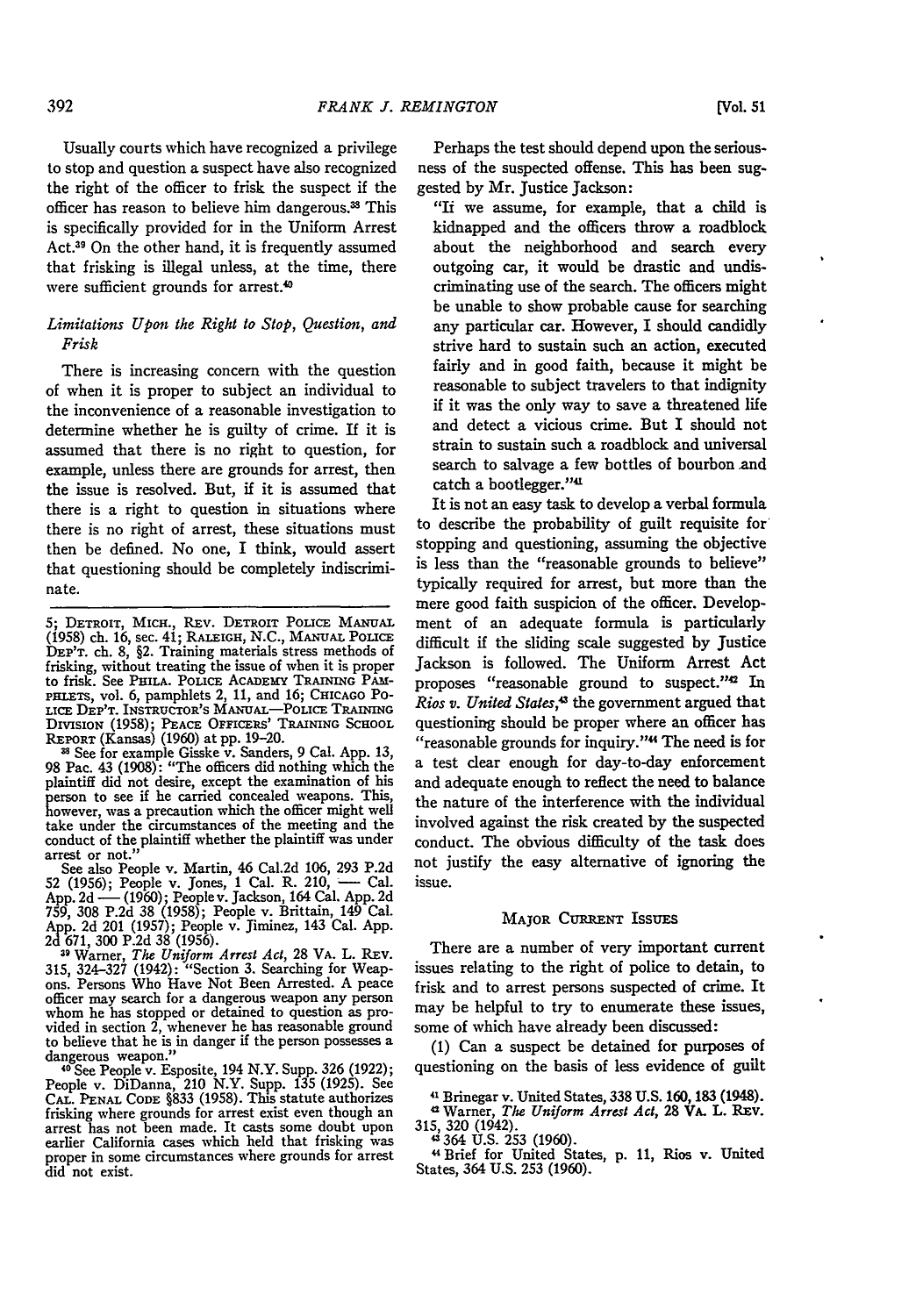than is necessary to justify his arrest? If so, how much evidence of guilt is needed to make it proper for an officer to stop and question a suspect? This important law enforcement issue too often has been ignored entirely or dealt with ambigu**ously.**

(2) How great a probability of guilt should the law require before allowing the police to make an arrest without a warrant? It is safe to assume that the "in presence" requirement involves the highest probability of guilt of the alternatives, since the officer must actually observe something which he reasonably concludes to be a crime being committed in his presence. If he is to arrest for a misdemeanor not committed in his presence, he must get a warrant. This requirement would have meaning if there were in fact a judicial review of his decision to arrest; but where the issuance of the warrant is in ministerial function, it is not apparent what purpose is served by this process except perhaps a delay in the decision to arrest and, as a result, more reflection than would take place if the arrest were made immediately. Statutes allowing police to arrest upon reasonable grounds to believe the suspect guilty of any crime have been in existence sufficiently long to make it possible to assess their effect in current administration and to make meaningful evaluation of the alternatives.

(3) Does the "reasonable ground to believe" requirement for arrest necessitate as much evidence of guilt as is required to charge a person with a crime and hold him for trial? Some courts have at least implied that the requirements are the same. For example, the United States Supreme Court said in the *Mallory* case:

"Presumably, whomever the police arrest they must arrest on "probable cause." It is not the function of the police to arrest, as it were, at large and to use an interrogating process at police headquarters in order to determine whom they should charge before a committing magistrate."<sup>45</sup>

However, subsequent to the *Mallory* case, a majority opinion of the Court of Appeals for the District of Columbia, in applying the *Mallory* Rule, assumed the contrary to be true:

**"A** vital factor to bear in mind is that as these steps progress the burden of the law enforcement agency increases. What may constitute probable cause for arrest does not necessarily

**<sup>15</sup>**Mallory v. United States, 354 **U.S.** 449,456 **(1957)"**

constitute probable cause for a charge on arraignment."<sup>46</sup>

The issue is an obviously important one, in terms of both the standard for arrest and the right of police to interrogate a suspect between the time of his arrest and his initial appearance before a magistrate. As to some offenses, there is no problem. For example, an arrest is not made for nonsupport unless there is adequate evidence to warrant charging and conviction. As to other offenses, however, a difficult problem does exist. For example, it is not uncommon to arrest a number of suspects in an armed robbery case under circumstances in which it would not be proper or desirable to charge each person arrested.<sup> $\sigma$ </sup> In this kind of situation it has been thought proper **by** most police agencies to arrest on the basis of less evidence than is needed to warrant charging and holding for trial. On the whole, the situation is characterized **by** unnecessary ambiguity.

(4) When, assuming a person is to be subjected to criminal prosecution, is it necessary to take him into custody immediately? This question is resolved **by** those statutes which require, in addition to reasonable ground to believe that a misdemeanor has been committed, a showing that there were reasonable grounds to believe that further damage or escape would result unless an arrest were immediately made.<sup>48</sup> However, the "in presence" statutes, although requiring a high probability of guilt, do not in any way require a showing that immediate custody is necessary. Thus a person who fails to come to a complete stop at a stop sign may be taken into custody though he is a well-known member of the community, and though it is apparent that neither further harm nor escape would be at all likely. Typically an arrest would be made in such a situation only where the officer desired to make a search and used the arrest to legitimize the search. Whatever the merits of allowing a search in such a situation, the obvious consequence is to distort the law of arrest.

Statutes authorizing the use of a summons in lieu of arrest have apparently hot been much utilized in practice, in some states at least. Knowledge of why this is so would be helpful in devising workable substitutes for arrest in situations where immediate custody is unnecessary.

**<sup>46</sup>**Goldsmith v. United States, 277 F.2d 335 (D.C. Cir. **1960). <sup>47</sup>***Ibid.*

48Wis. **STAT.** (1957) §954.03.